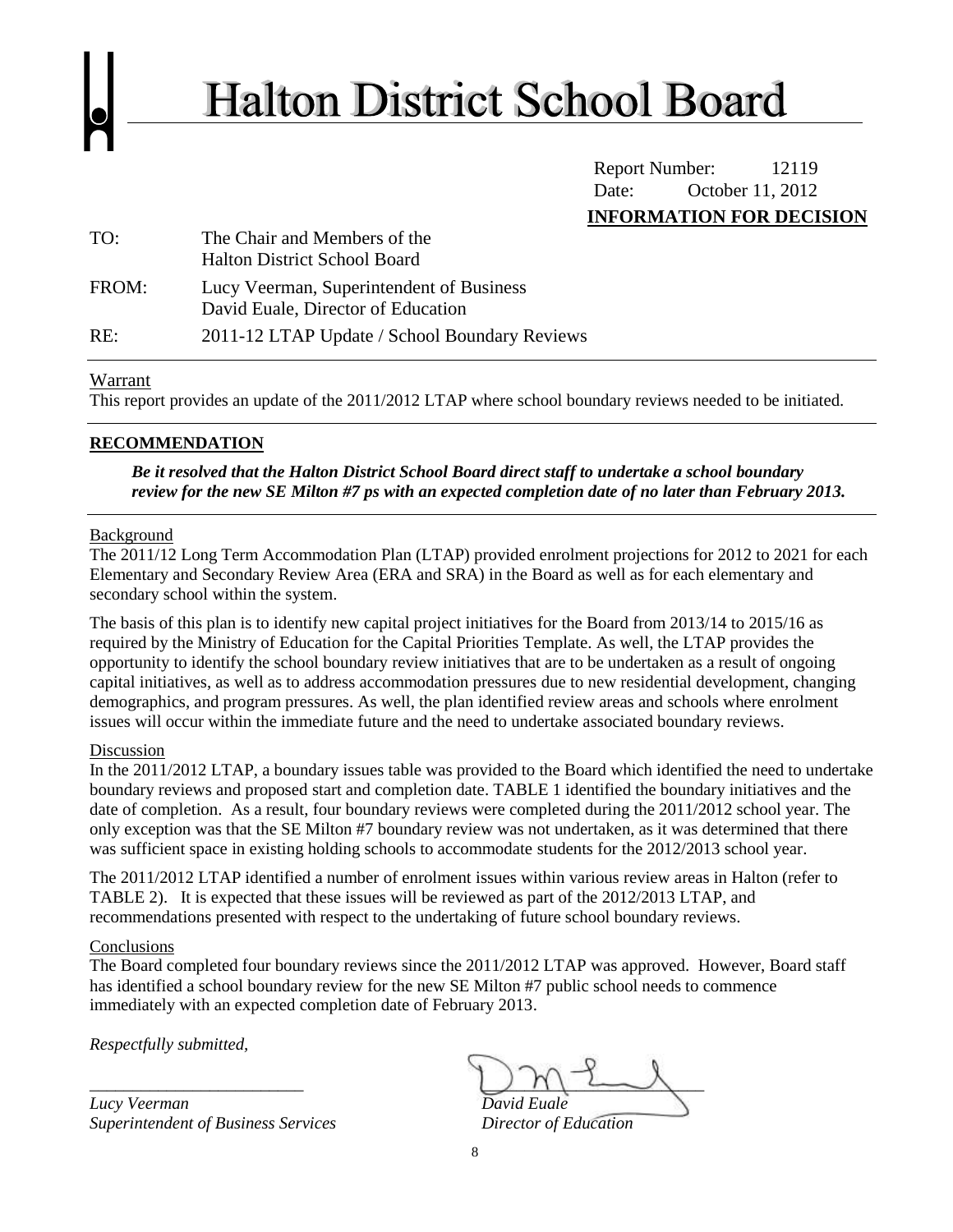## **2011/2012 LTAP BOUNDARY ISSUES (Table 1)**

|              |                                                                               | <b>St</b><br>$\mathbf{u}$<br>dy                                                                                                                                                                       | Date of<br><b>Commencement</b> | <b>Expected</b><br>Date of<br><b>Completion</b> |
|--------------|-------------------------------------------------------------------------------|-------------------------------------------------------------------------------------------------------------------------------------------------------------------------------------------------------|--------------------------------|-------------------------------------------------|
| $\mathbf{1}$ | <b>Alton Community</b><br><b>Elementary School</b><br><b>Boundary Review</b>  | To review and recommend elementary school program and<br>boundary for the new ERA 109 elementary school located<br>in the Alton Community scheduled to open for September<br>2012.                    | October-11                     | January-12                                      |
| 2            | North Burlington<br><b>Secondary Schools</b><br><b>Boundary Review</b>        | To review and recommend secondary school program and<br>accommodation for the new SRA 101 North Burlington high<br>school located in the Alton Community and scheduled to<br>open for September 2012. | February-12                    | June-12                                         |
| 3            | North-West Oakville<br>Elementary school<br>Boundary review                   | To review and recommend revisions to elementary school<br>program and boundaries within ERA 114 and ERA 115<br>(North-West Oakville)                                                                  | December-11                    | March-12                                        |
| 4            | <b>Milton Community</b><br><b>Elementary School</b><br><b>Boundary Review</b> | To review and recommend elementary school programs<br>and boundaries for the new SE Milton #7 elementary<br>school and the SW Milton #8 elementary school.                                            | December-11                    | March-12                                        |